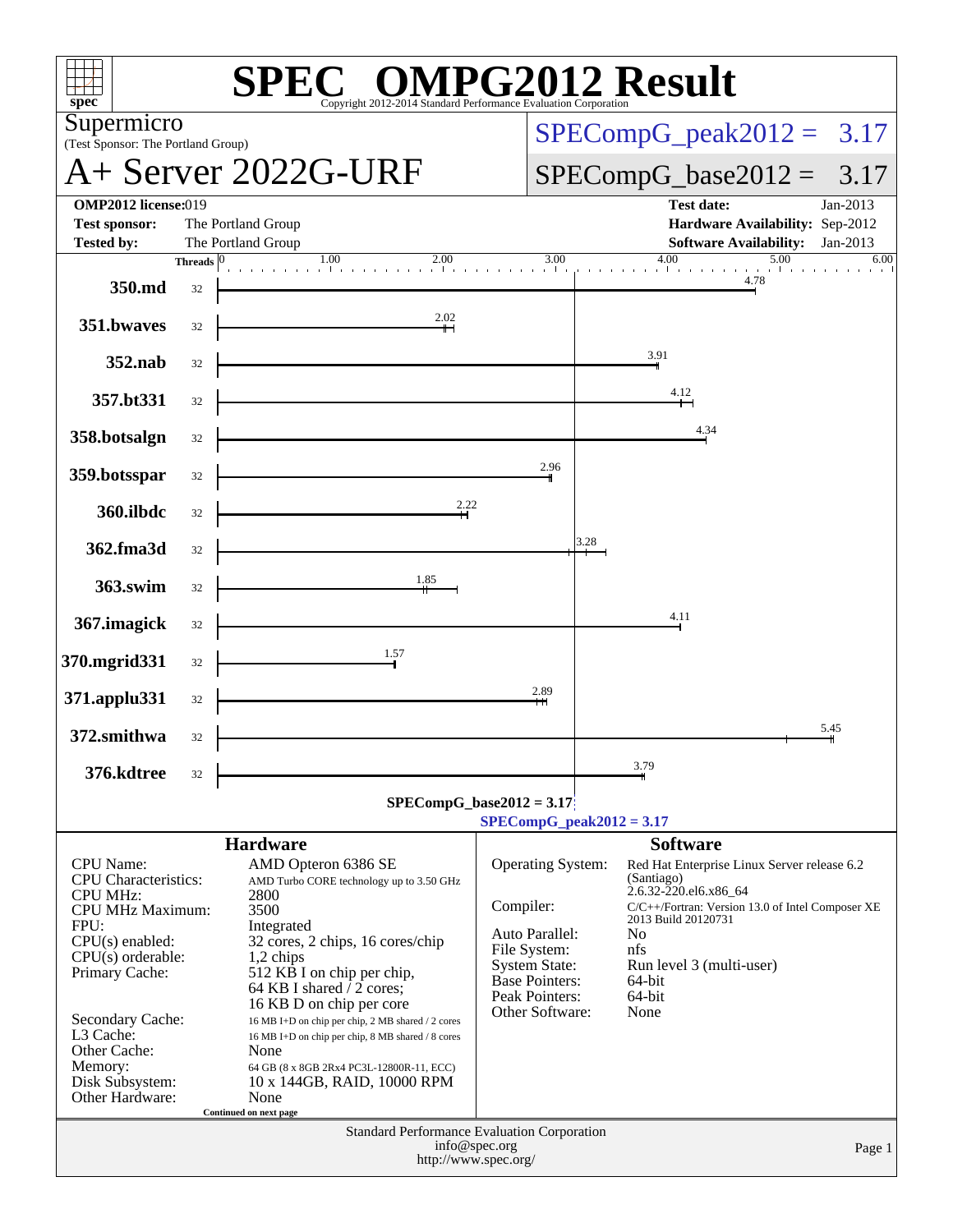

# **[SPEC OMPG2012 Result](http://www.spec.org/auto/omp2012/Docs/result-fields.html#SPECOMPG2012Result)**

Supermicro

#### (Test Sponsor: The Portland Group) A+ Server 2022G-URF

 $SPECompG_peak2012 = 3.17$  $SPECompG_peak2012 = 3.17$ 

 $SPECompG_base2012 = 3.17$  $SPECompG_base2012 = 3.17$ 

[Base Threads Run:](http://www.spec.org/auto/omp2012/Docs/result-fields.html#BaseThreadsRun) 32<br>Minimum Peak Threads: 32 [Minimum Peak Threads:](http://www.spec.org/auto/omp2012/Docs/result-fields.html#MinimumPeakThreads) 32<br>Maximum Peak Threads: 32

[Maximum Peak Threads:](http://www.spec.org/auto/omp2012/Docs/result-fields.html#MaximumPeakThreads)

| <b>OMP2012 license:019</b> |                    | Test date:                             | Jan-2013 |
|----------------------------|--------------------|----------------------------------------|----------|
| <b>Test sponsor:</b>       | The Portland Group | <b>Hardware Availability: Sep-2012</b> |          |
| <b>Tested by:</b>          | The Portland Group | <b>Software Availability:</b> Jan-2013 |          |

|                  | <b>Base</b>                                                                                              |                        |       |                |       |                | <b>Peak</b> |    |                        |              |                |              |                |              |
|------------------|----------------------------------------------------------------------------------------------------------|------------------------|-------|----------------|-------|----------------|-------------|----|------------------------|--------------|----------------|--------------|----------------|--------------|
| <b>Benchmark</b> |                                                                                                          | <b>Threads Seconds</b> | Ratio | <b>Seconds</b> | Ratio | <b>Seconds</b> | Ratio       |    | <b>Threads Seconds</b> | <b>Ratio</b> | <b>Seconds</b> | <b>Ratio</b> | <b>Seconds</b> | <b>Ratio</b> |
| 350.md           | 32                                                                                                       | 970                    | 4.77  | 968            | 4.78  | 970            | 4.78        | 32 | 970                    | 4.77         | 968            | 4.78         | 970            | 4.78         |
| 351.bwayes       | 32                                                                                                       | 2254                   | 2.01  | 2239           | 2.02  | 2161           | 2.10        | 32 | 2254                   | 2.01         | 2239           | 2.02         | 2161           | 2.10         |
| $352$ .nab       | 32                                                                                                       | 996                    | 3.91  | 994            | 3.91  | 994            | 3.91        | 32 | 996                    | 3.91         | 994            | 3.91         | 994            | <u>3.91</u>  |
| 357.bt331        | 32                                                                                                       | 1123                   | 4.22  | 1153           | 4.11  | 1151           | 4.12        | 32 | 1123                   | 4.22         | 1153           | 4.11         | 1151           | 4.12         |
| 358.botsalgn     | 32                                                                                                       | 1002                   | 4.34  | 1002           | 4.34  | 1002           | 4.34        | 32 | 1002                   | 4.34         | 1002           | 4.34         | 1002           | 4.34         |
| 359.botsspar     | 32                                                                                                       | 1780                   | 2.95  | 1769           | 2.97  | 1775           | 2.96        | 32 | 1780                   | 2.95         | 1769           | 2.97         | 1775           | 2.96         |
| $360$ .ilbdc     | 32                                                                                                       | 1607                   | 2.22  | 1645           | 2.16  | 1604           | 2.22        | 32 | 1607                   | 2.22         | 1645           | 2.16         | 1604           | 2.22         |
| 362.fma3d        | 32                                                                                                       | 1101                   | 3.45  | 1219           | 3.12  | 1159           | 3.28        | 32 | 1101                   | 3.45         | 1219           | 3.12         | 1159           | 3.28         |
| $363$ .swim      | 32                                                                                                       | 2131                   | 2.13  | 2478           | 1.83  | 2443           | 1.85        | 32 | 2131                   | 2.13         | 2478           | 1.83         | 2443           | 1.85         |
| 367.imagick      | 32                                                                                                       | 1711                   | 4.11  | 1710           | 4.11  | 1710           | 4.11        | 32 | 1711                   | 4.11         | 1710           | 4.11         | 1710           | 4.11         |
| 370.mgrid331     | 32                                                                                                       | 2823                   | 1.57  | 2796           | 1.58  | 2814           | 1.57        | 32 | 2823                   | 1.57         | 2796           | 1.58         | 2814           | 1.57         |
| 371.applu331     | 32                                                                                                       | 2073                   | 2.92  | 2136           | 2.84  | 2099           | 2.89        | 32 | 2073                   | 2.92         | 2136           | 2.84         | 2099           | 2.89         |
| 372.smithwa      | 32                                                                                                       | 1060                   | 5.06  | 979            | 5.47  | 983            | 5.45        | 32 | 1060                   | 5.06         | 979            | 5.47         | 983            | 5.45         |
| 376.kdtree       | 32                                                                                                       | 1194                   | 3.77  | 1187           | 3.79  | 1187           | 3.79        | 32 | 1194                   | 3.77         | 1187           | <u>3.79</u>  | 1187           | 3.79         |
|                  | Results appear in the order in which they were run. Bold underlined text indicates a median measurement. |                        |       |                |       |                |             |    |                        |              |                |              |                |              |

### **[Platform Notes](http://www.spec.org/auto/omp2012/Docs/result-fields.html#PlatformNotes)**

 Sysinfo program /scratch/cparrott/OMP2012\_v1.0/Docs/sysinfo \$Rev: 395 \$ \$Date:: 2012-07-25 #\$ 8f8c0fe9e19c658963a1e67685e50647 running on piledriver Sun Jan 27 11:38:55 2013

 This section contains SUT (System Under Test) info as seen by some common utilities. To remove or add to this section, see: <http://www.spec.org/omp2012/Docs/config.html#sysinfo>

 From /proc/cpuinfo model name : AMD Opteron(tm) Processor 6386 SE 2 "physical id"s (chips) 32 "processors" cores, siblings (Caution: counting these is hw and system dependent. The following excerpts from /proc/cpuinfo might not be reliable. Use with caution.) cpu cores : 8 siblings : 16 physical 0: cores 0 1 2 3 4 5 6 7 physical 1: cores 0 1 2 3 4 5 6 7 cache size : 2048 KB

Continued on next page

Standard Performance Evaluation Corporation [info@spec.org](mailto:info@spec.org) <http://www.spec.org/>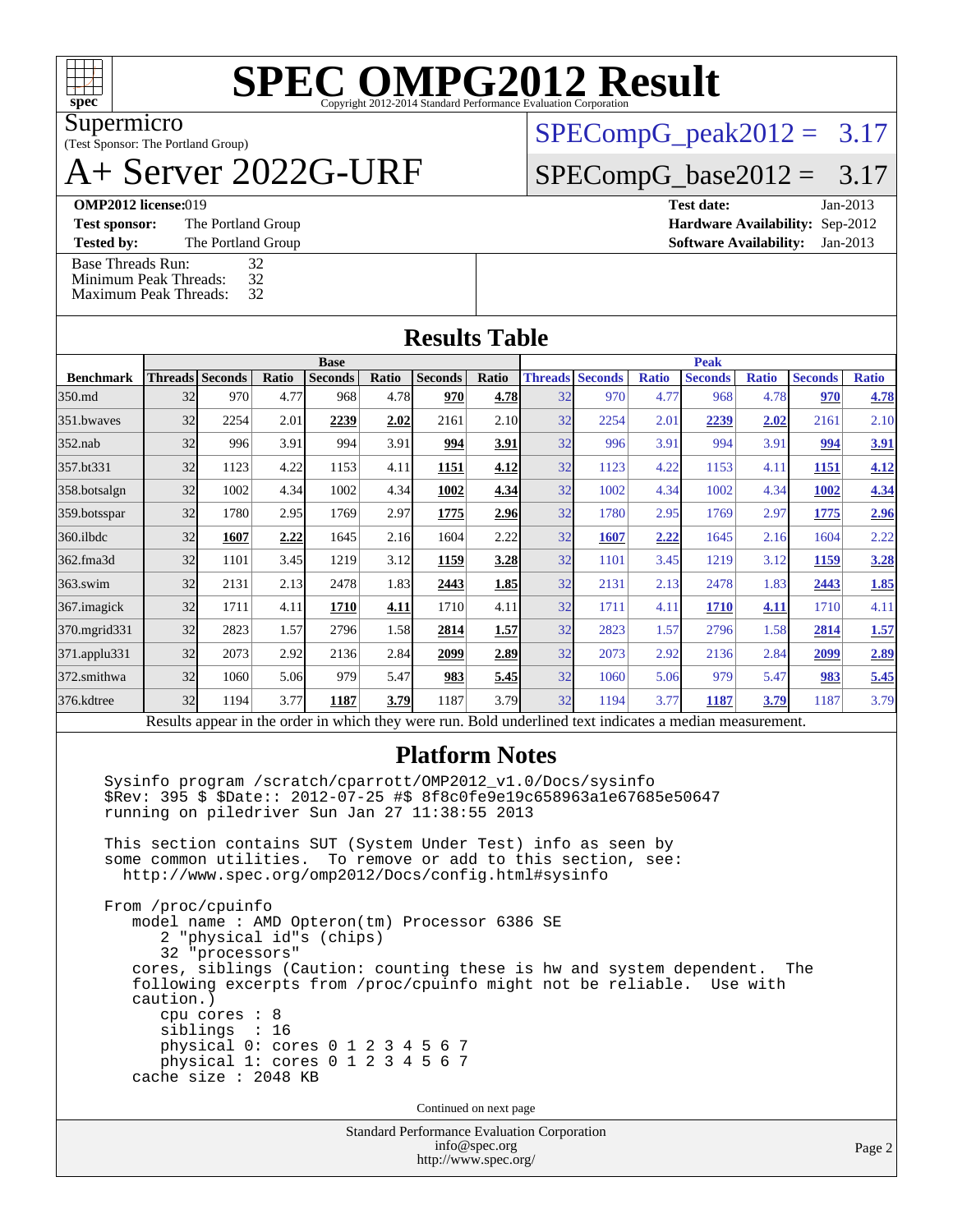

## **[SPEC OMPG2012 Result](http://www.spec.org/auto/omp2012/Docs/result-fields.html#SPECOMPG2012Result)**

(Test Sponsor: The Portland Group) Supermicro

A+ Server 2022G-URF

 $SPECompG<sub>peak2012</sub> = 3.17$ 

 $SPECompG_base2012 = 3.17$  $SPECompG_base2012 = 3.17$ 

**[Test sponsor:](http://www.spec.org/auto/omp2012/Docs/result-fields.html#Testsponsor)** The Portland Group **[Hardware Availability:](http://www.spec.org/auto/omp2012/Docs/result-fields.html#HardwareAvailability)** Sep-2012 **[Tested by:](http://www.spec.org/auto/omp2012/Docs/result-fields.html#Testedby)** The Portland Group **[Software Availability:](http://www.spec.org/auto/omp2012/Docs/result-fields.html#SoftwareAvailability)** Jan-2013

**[OMP2012 license:](http://www.spec.org/auto/omp2012/Docs/result-fields.html#OMP2012license)**019 **[Test date:](http://www.spec.org/auto/omp2012/Docs/result-fields.html#Testdate)** Jan-2013

#### **[Platform Notes \(Continued\)](http://www.spec.org/auto/omp2012/Docs/result-fields.html#PlatformNotes)**

From /proc/meminfo<br>MemTotal: 66087492 kB HugePages\_Total: 0<br>Hugepagesize: 2048 kB Hugepagesize:

 /usr/bin/lsb\_release -d Red Hat Enterprise Linux Server release 6.2 (Santiago)

 From /etc/\*release\* /etc/\*version\* redhat-release: Red Hat Enterprise Linux Server release 6.2 (Santiago) system-release: Red Hat Enterprise Linux Server release 6.2 (Santiago) system-release-cpe: cpe:/o:redhat:enterprise\_linux:6server:ga:server

 uname -a: Linux piledriver 2.6.32-220.el6.x86\_64 #1 SMP Wed Nov 9 08:03:13 EST 2011 x86\_64 x86\_64 x86\_64 GNU/Linux

run-level 3 Nov 9 14:31

SPEC is set to: /scratch/cparrott/OMP2012\_v1.0<br>Filesystem Type Size Used Avail Use% Filesystem Type Size Used Avail Use% Mounted on filer01.pgi.net:/vol/vol1/scratch<br>nfs 727G 126G 727G 126G 601G 18% /proj/scratch

Additional information from dmidecode:

(End of data from sysinfo program)

### **[General Notes](http://www.spec.org/auto/omp2012/Docs/result-fields.html#GeneralNotes)**

 Software Environment: ulimit -s unlimited

## **[Base Compiler Invocation](http://www.spec.org/auto/omp2012/Docs/result-fields.html#BaseCompilerInvocation)**

[C benchmarks](http://www.spec.org/auto/omp2012/Docs/result-fields.html#Cbenchmarks): [icc](http://www.spec.org/omp2012/results/res2013q1/omp2012-20130205-00019.flags.html#user_CCbase_intel_icc_a87c68a857bc5ec5362391a49d3a37a6)

[C++ benchmarks:](http://www.spec.org/auto/omp2012/Docs/result-fields.html#CXXbenchmarks) [icpc](http://www.spec.org/omp2012/results/res2013q1/omp2012-20130205-00019.flags.html#user_CXXbase_intel_icpc_2d899f8d163502b12eb4a60069f80c1c)

[Fortran benchmarks](http://www.spec.org/auto/omp2012/Docs/result-fields.html#Fortranbenchmarks): [ifort](http://www.spec.org/omp2012/results/res2013q1/omp2012-20130205-00019.flags.html#user_FCbase_intel_ifort_8a5e5e06b19a251bdeaf8fdab5d62f20)

> Standard Performance Evaluation Corporation [info@spec.org](mailto:info@spec.org) <http://www.spec.org/>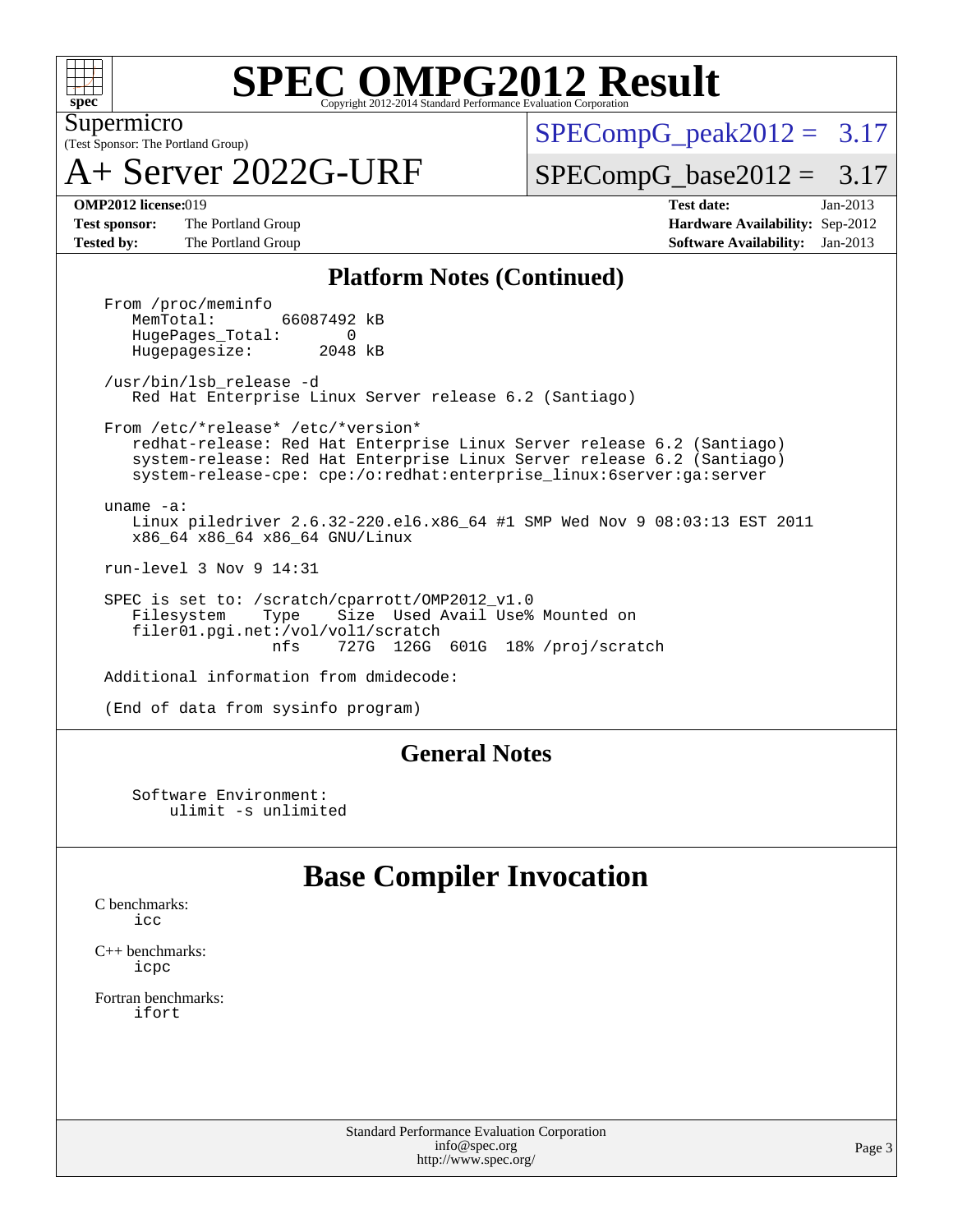

# **[SPEC OMPG2012 Result](http://www.spec.org/auto/omp2012/Docs/result-fields.html#SPECOMPG2012Result)**

(Test Sponsor: The Portland Group) Supermicro

A+ Server 2022G-URF

 $SPECompG_peak2012 = 3.17$  $SPECompG_peak2012 = 3.17$ 

 $SPECompG_base2012 = 3.17$  $SPECompG_base2012 = 3.17$ 

**[Test sponsor:](http://www.spec.org/auto/omp2012/Docs/result-fields.html#Testsponsor)** The Portland Group **[Hardware Availability:](http://www.spec.org/auto/omp2012/Docs/result-fields.html#HardwareAvailability)** Sep-2012

**[OMP2012 license:](http://www.spec.org/auto/omp2012/Docs/result-fields.html#OMP2012license)**019 **[Test date:](http://www.spec.org/auto/omp2012/Docs/result-fields.html#Testdate)** Jan-2013 **[Tested by:](http://www.spec.org/auto/omp2012/Docs/result-fields.html#Testedby)** The Portland Group **[Software Availability:](http://www.spec.org/auto/omp2012/Docs/result-fields.html#SoftwareAvailability)** Jan-2013

## **[Base Portability Flags](http://www.spec.org/auto/omp2012/Docs/result-fields.html#BasePortabilityFlags)**

 350.md: [-free](http://www.spec.org/omp2012/results/res2013q1/omp2012-20130205-00019.flags.html#user_baseFPORTABILITY350_md_free) 367.imagick: [-std=c99](http://www.spec.org/omp2012/results/res2013q1/omp2012-20130205-00019.flags.html#user_baseCPORTABILITY367_imagick_std_2ec6533b6e06f1c4a6c9b78d9e9cde24)

**[Base Optimization Flags](http://www.spec.org/auto/omp2012/Docs/result-fields.html#BaseOptimizationFlags)**

[C benchmarks](http://www.spec.org/auto/omp2012/Docs/result-fields.html#Cbenchmarks): [-O3](http://www.spec.org/omp2012/results/res2013q1/omp2012-20130205-00019.flags.html#user_CCbase_f-O3) [-ipo1](http://www.spec.org/omp2012/results/res2013q1/omp2012-20130205-00019.flags.html#user_CCbase_f-ipo_116921c2575d566c213f1dd5e08493d2) [-openmp](http://www.spec.org/omp2012/results/res2013q1/omp2012-20130205-00019.flags.html#user_CCbase_f-openmp) [-ansi-alias](http://www.spec.org/omp2012/results/res2013q1/omp2012-20130205-00019.flags.html#user_CCbase_f-ansi-alias) [-mcmodel=medium](http://www.spec.org/omp2012/results/res2013q1/omp2012-20130205-00019.flags.html#user_CCbase_f-mcmodel_3a41622424bdd074c4f0f2d2f224c7e5) [-shared-intel](http://www.spec.org/omp2012/results/res2013q1/omp2012-20130205-00019.flags.html#user_CCbase_f-shared-intel) [C++ benchmarks:](http://www.spec.org/auto/omp2012/Docs/result-fields.html#CXXbenchmarks) [-O3](http://www.spec.org/omp2012/results/res2013q1/omp2012-20130205-00019.flags.html#user_CXXbase_f-O3) [-ipo1](http://www.spec.org/omp2012/results/res2013q1/omp2012-20130205-00019.flags.html#user_CXXbase_f-ipo_116921c2575d566c213f1dd5e08493d2) [-openmp](http://www.spec.org/omp2012/results/res2013q1/omp2012-20130205-00019.flags.html#user_CXXbase_f-openmp) [-ansi-alias](http://www.spec.org/omp2012/results/res2013q1/omp2012-20130205-00019.flags.html#user_CXXbase_f-ansi-alias) [-mcmodel=medium](http://www.spec.org/omp2012/results/res2013q1/omp2012-20130205-00019.flags.html#user_CXXbase_f-mcmodel_3a41622424bdd074c4f0f2d2f224c7e5) [-shared-intel](http://www.spec.org/omp2012/results/res2013q1/omp2012-20130205-00019.flags.html#user_CXXbase_f-shared-intel) [Fortran benchmarks](http://www.spec.org/auto/omp2012/Docs/result-fields.html#Fortranbenchmarks):

[-O3](http://www.spec.org/omp2012/results/res2013q1/omp2012-20130205-00019.flags.html#user_FCbase_f-O3) [-ipo1](http://www.spec.org/omp2012/results/res2013q1/omp2012-20130205-00019.flags.html#user_FCbase_f-ipo_116921c2575d566c213f1dd5e08493d2) [-openmp](http://www.spec.org/omp2012/results/res2013q1/omp2012-20130205-00019.flags.html#user_FCbase_f-openmp) [-ansi-alias](http://www.spec.org/omp2012/results/res2013q1/omp2012-20130205-00019.flags.html#user_FCbase_f-ansi-alias) [-mcmodel=medium](http://www.spec.org/omp2012/results/res2013q1/omp2012-20130205-00019.flags.html#user_FCbase_f-mcmodel_3a41622424bdd074c4f0f2d2f224c7e5) [-shared-intel](http://www.spec.org/omp2012/results/res2013q1/omp2012-20130205-00019.flags.html#user_FCbase_f-shared-intel)

## **[Peak Optimization Flags](http://www.spec.org/auto/omp2012/Docs/result-fields.html#PeakOptimizationFlags)**

[C benchmarks](http://www.spec.org/auto/omp2012/Docs/result-fields.html#Cbenchmarks):

 352.nab: basepeak = yes  $358.botsalign: basepeak = yes$  359.botsspar: basepeak = yes 367.imagick: basepeak = yes  $372$ .smithwa: basepeak = yes [C++ benchmarks:](http://www.spec.org/auto/omp2012/Docs/result-fields.html#CXXbenchmarks) 376.kdtree: basepeak = yes [Fortran benchmarks](http://www.spec.org/auto/omp2012/Docs/result-fields.html#Fortranbenchmarks):  $350$ .md: basepeak = yes 351.bwaves: basepeak = yes  $357.$ bt $331:$  basepeak = yes 360.ilbdc: basepeak = yes 362.fma3d: basepeak = yes 363.swim: basepeak = yes

Continued on next page

Standard Performance Evaluation Corporation [info@spec.org](mailto:info@spec.org) <http://www.spec.org/>